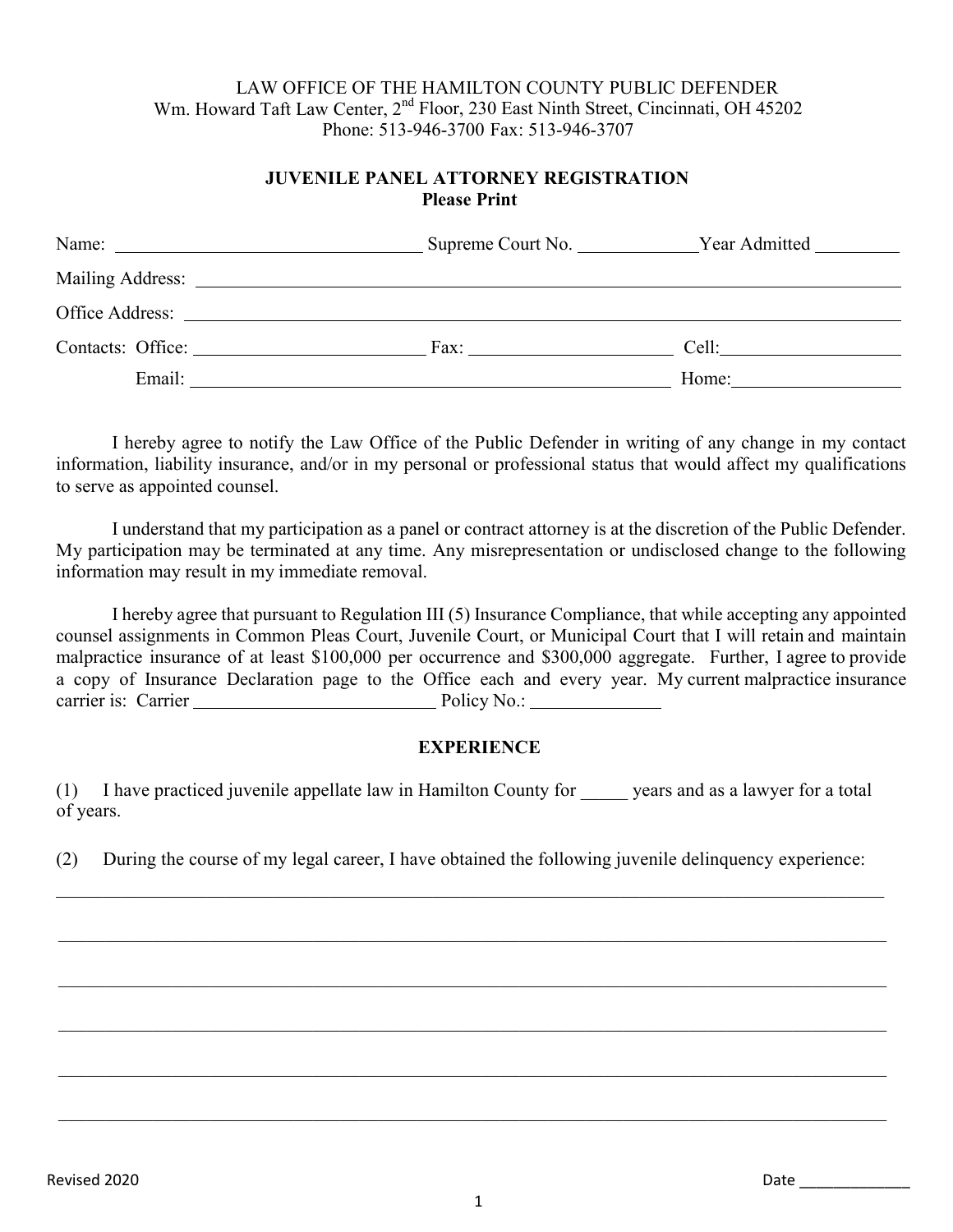Please check all that apply.

**1. Misdemeanor and Status Offenses: Where the case involves a child alleged to be unruly, truant, in violation of a court order, or delinquent by reason of committing an act that would be a misdemeanor if committed by an adult, within two years prior to the appointment you have:**



Completed a minimum of six hours of continuing legal education, certified by the Ohio Supreme Court commission on continuing legal education, in juvenile delinquency practice and procedure, OR



- Successfully completed a clinical education program focusing on juvenile law; OR
- $(\Box)$ At least one year of experience as an attorney
- **2. OVI Cases: Where the case involves a child alleged to have committed an OVI offense, or a case in which OVI is an element, within two years prior to the appointment, you have:**



 $\Box$ ) Completed a minimum of six hours of continuing legal education, certified by the Ohio Supreme Court commission on continuing legal education, focused on OVI practice and procedure.



- At least two years of experience as an attorney
- **3. Felonies of the Third, Fourth or Fifth Degree: Where the case involves a child alleged to be delinquent by reason of committing an act that would be a felony of the third, fourth, or fifth degree if committed by an adult, within two years prior to the appointment, you have:**



Completed a minimum of twelve hours of continuing legal education, certified by the Ohio Supreme Court commission on continuing legal education, in criminal practice and procedure, at least six of which must be in the area of juvenile delinquency practice and procedure; AND



- (a) At least one year of experience as an attorney practicing in the area of juvenile delinquency law.
- **4. Felonies of the First and Second Degree: Where the case involves a child alleged to be delinquent by reason of committing an act that would be a felony of the first or second degree if committed by an adult, within two years prior to the appointment, you have:**
	- (e.g.) Completed a minimum of twelve hours of continuing legal education, certified by the Ohio Supreme Court commission on continuing legal education, in criminal practice and procedure, at least six of which must be in the area of juvenile delinquency practice and procedure; AND



At least two years of experience as an attorney practicing in the area of juvenile delinquency law; AND

Within ten years preceding the appointment, prior experience as lead trial counsel in at least two bench trials in juvenile court, at least one of which involved a felony-level charge, or as lead counsel in one felony bench trial and as co-counsel in two additional bench trials

- **5. Bindover and Serious Youthful Offender (SYO): Where a petition to transfer to common pleas court or a motion for bindover proceeding has been filed, or where a serious youth offender proceeding has been initiated, you have:**
	- $($  |  $)$ Within two years prior to the appointment, completed a minimum of twelve hours of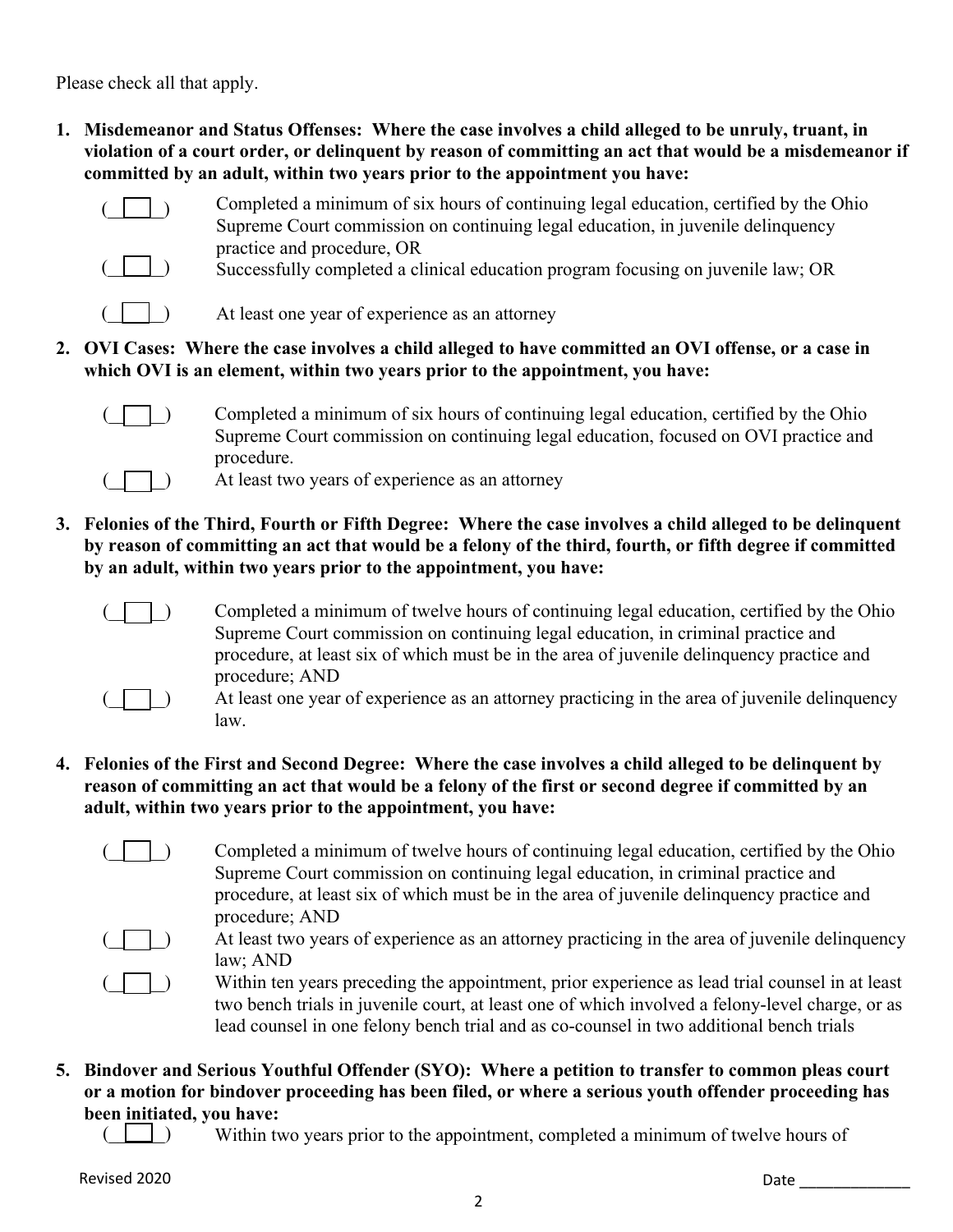continuing legal education, certified by the Ohio Supreme Court commission on continuing legal education, in criminal practice and procedure, at least six of which must be in the area of juvenile delinquency practice and procedure; AND



( $\Box$ ) The requisite experience under O.A.C 120-1-10 to be appointed to a juvenile case based upon the highest degree of the charge in the case; AND

 $(\Box)$  The requisite experience under O.A.C. 120-1-10 to be appointed to an adult case based upon the highest degree felony charged; or co-counsel who meets the adult-case training and experience requirements must also be appointed.

**6. Murder or Aggravated Murder Cases: Where the case involves a child alleged to be delinquent by reason of committing murder or aggravated murder without specifications, without a motion to bind over, and without a serious youthful offender proceeding, you have:**



(2) Within two years prior to the appointment, completed a minimum of twelve hours of continuing legal education, certified by the Ohio Supreme Court commission on continuing legal education, in criminal practice and procedure, at least six of which must be in the area of juvenile delinquency practice and procedure; AND



At least three years of experience as an attorney practicing in the area of juvenile delinquency law; AND

 $\vert \vert$ ) Within ten years preceding the appointment, prior experience as lead trial counsel in at least four bench trials in juvenile court, at least three of which involved a felony-level charge, or as lead counsel in three bench trials, two of which involved a felony-level charge, and as cocounsel in three additional bench trials

# **7. Based on the above questions I am qualified to represent juveniles on the following cases:**

| Misdemeanor and Status Offenses               |
|-----------------------------------------------|
| OVI and OVI Related Offenses                  |
| Felonies of the Third, Fourth or Fifth Degree |
| Felonies of the First or Second Degree        |
| Bindover and SYO Cases                        |
| Murder and Aggravated Murder Cases            |

## Murder and Aggravated Murder Cases

## **Expectations of Panel Attorneys**

- **1. The Law Office of the Hamilton County Public Defender considers Juvenile Delinquency to be a specialty area of law practice. Accordingly, panel attorneys are expected to be competent in all areas related to Juvenile Delinquency and Juvenile Defense work. Attorneys should be familiar with the Local Juvenile Rules, the Ohio Rules of Juvenile Procedure, the applicable sections of the Ohio Revised Code, and remain up-to-date on all relevant case law.**
- **2. Depending on the level of offense that you are deemed qualified for, you are expected to be competent in the following area of this specialty:**
	- **a. Competency**
	- **b. Educational issues**
	- **c. Placement options and criteria**
	- **d. Juvenile Sexual Offender Registration (JSOR)**
	- **e. Expert resources available**
	- **f. Bindover Proceedings**
	- **g. Serious Youth Offender Specifications**
	- **h. Collateral consequences associated with adjudication**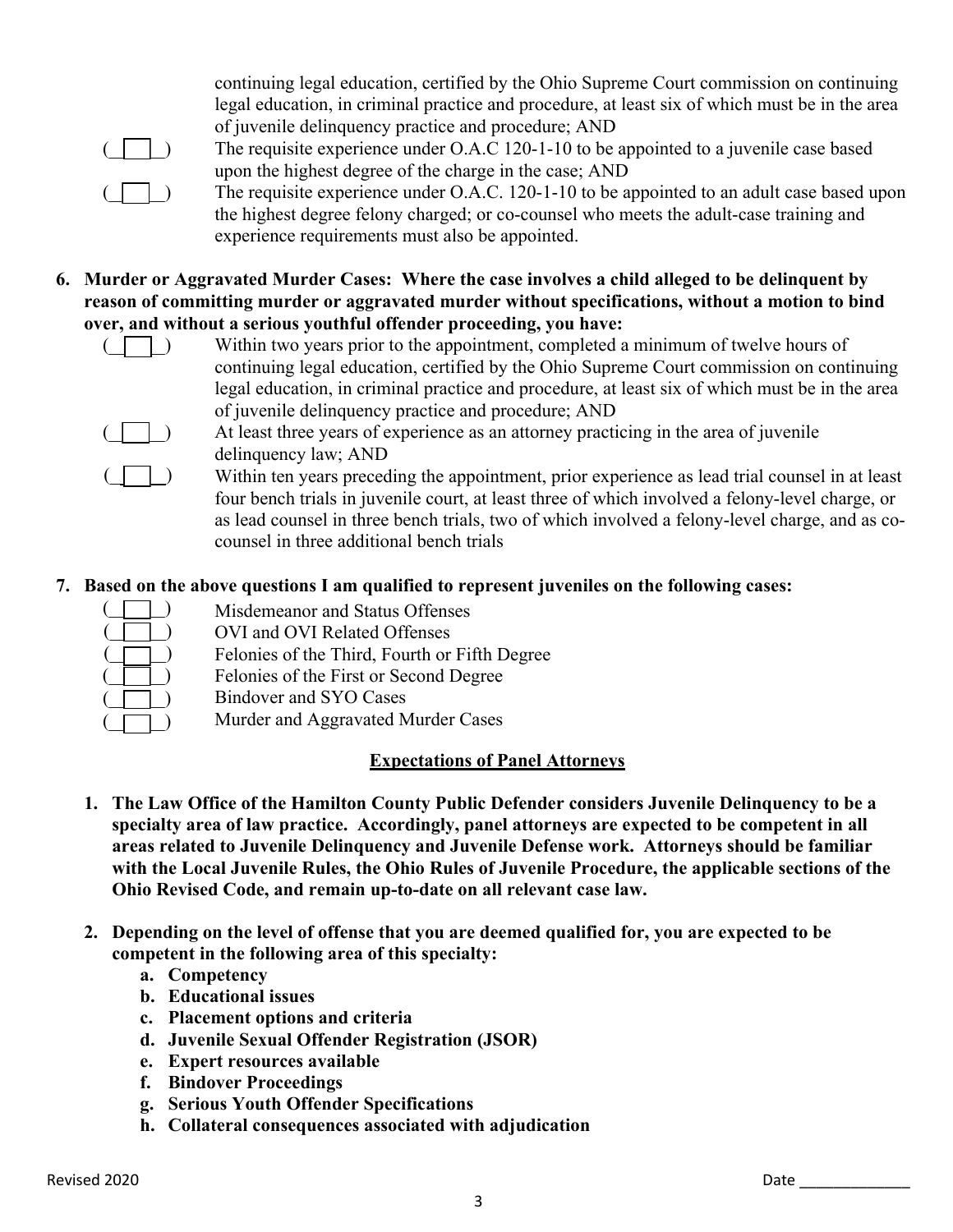- **3. You are expected to maintain regular contact with your client as well as their parent or guardian. This includes meeting with your client at the detention center, your office, their residence, or another location.**
- **4. You are required to attend any mandatory training(s) or meetings sponsored by the Law Office of the Hamilton County Public Defender unless your absence is approved by the Director.**
- **5. When contacted by Hamilton County Public Defender administrative staff about an assignment, you are expected to respond by the close of business that day to accept the assignment. If you do not respond by close of business that day, the administrative staff will contact the next person in the rotation.**
- **6. You are expected to be punctual.**
- **7. You must complete and submit vouchers in an accurate and timely manner.**
- **8. If you leave the panel rotation and/or withdraw from a case, case files must be returned to the Director.**

I would like to participate in the mentoring program either as a mentor  $(\Box)$ ) or a mentee ( $\Box$ ).

I understand that vouchers are to be submitted 30 days of case termination and that each voucher must be accompanied by an executed affidavit of indigency in order to receive payment. Failure to submit the voucher in timely fashion will result in a 50% reduction in the fee. Please check: I understand  $\Box$ .

I am/have been the subject of an ethical/grievance/disciplinary/contempt proceeding in connection with my professional license. Please check: True  $\Box$  False  $\Box$ . If true, please attach a detailed explanation of the proceedings and outcome.

I agree to make myself available to have my picture taken to be maintained in an inter-office directory of panel and contract attorneys. Please check: I agree  $\vert \vert$ .

I have been provided a copy and have read the Standards, Guidelines, and Regulations of the Law Office of the Hamilton County Public Defender and by my signature below do hereby agree to adhere to same. **Please check:** I agree  $\Box$ .

I have read and understand the Attorney Qualifications established for appointed counsel as set out O.A.C. 120-1- 10 and agree that I am in compliance with the training and experience listed therein. **Please check:** I understand

Attached to this REGISTRATION, I am submitting the required documentation (see below)

- Copy of letterhead/lease verifying location of law office
- Copy of Continuing Legal Education (CLE) transcript indicating hours completed
- Copy of Insurance Policy Declarations page verifying amount and nature of professional liability insurance
- Copy of Attorney Registration Card, front and back, verifying current registration for active status with the Supreme Court of Ohio.